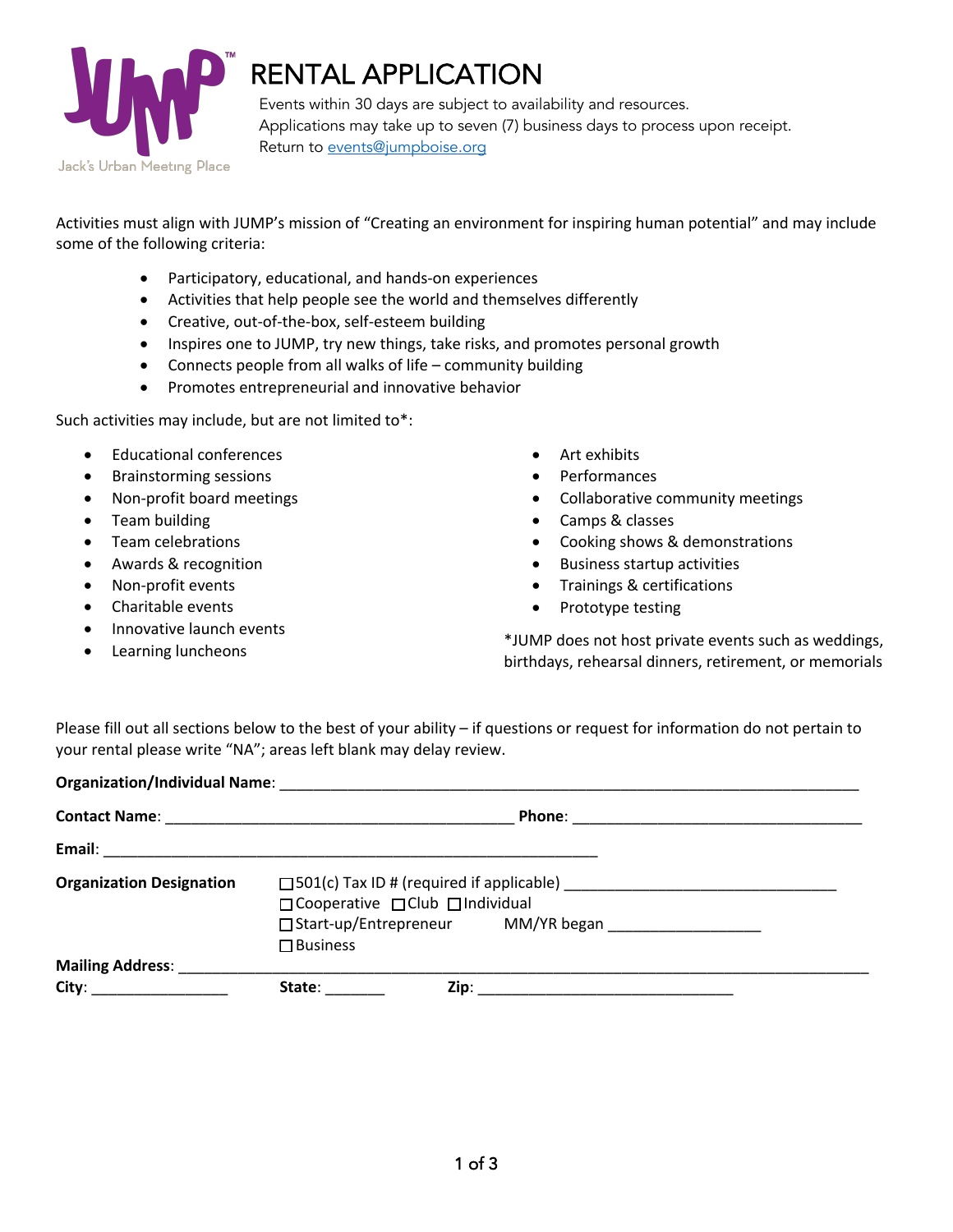

## RENTAL APPLICATION

Please submit at least 30 days in advance of your requested rental date. Applications may take up to seven (7) business days to process upon receipt. Return to events@jumpboise.org

| <b>Organizational Mission:</b> |  |
|--------------------------------|--|
|--------------------------------|--|

|                                                                                                                                                                           |  | Est. Attendance: _______________________                                                       |                                                                                           |  |
|---------------------------------------------------------------------------------------------------------------------------------------------------------------------------|--|------------------------------------------------------------------------------------------------|-------------------------------------------------------------------------------------------|--|
|                                                                                                                                                                           |  |                                                                                                |                                                                                           |  |
|                                                                                                                                                                           |  |                                                                                                |                                                                                           |  |
| General Rental Location(s)- check all that apply:                                                                                                                         |  |                                                                                                |                                                                                           |  |
| Celebration Circle (Level 1)<br>LI<br>$\Box$<br>Inspire Studio (Level 4)<br>$\Box$<br>The Deck (Level 5)<br>$\Box$<br>Play Studio (Level 4)<br>П<br>Move Studio (Level 5) |  | Front Lawn (Level 1)<br>The Loft (Level 5)<br>Pioneer Level (Level 6)<br>Make Studio (Level 5) | Garden Terrace (Level 3)<br>Jump Room (Level 5)<br>Share Studio (Level 1)<br>Amphitheater |  |

#### **Purpose of Rental:**

|        | <b>Twitter: Example 2018</b> |  |
|--------|------------------------------|--|
|        |                              |  |
| Other: |                              |  |

### **Meeting the mission:**

As a business, sometimes your standard meeting doesn't align with our mission statement but we can help you with it! JUMP can offer experiences or simple options to allow your group to think creatively, look at things differently or simply help everyone connect with each other. Your JUMP planner can assist with these options and help pick the right one for your event!